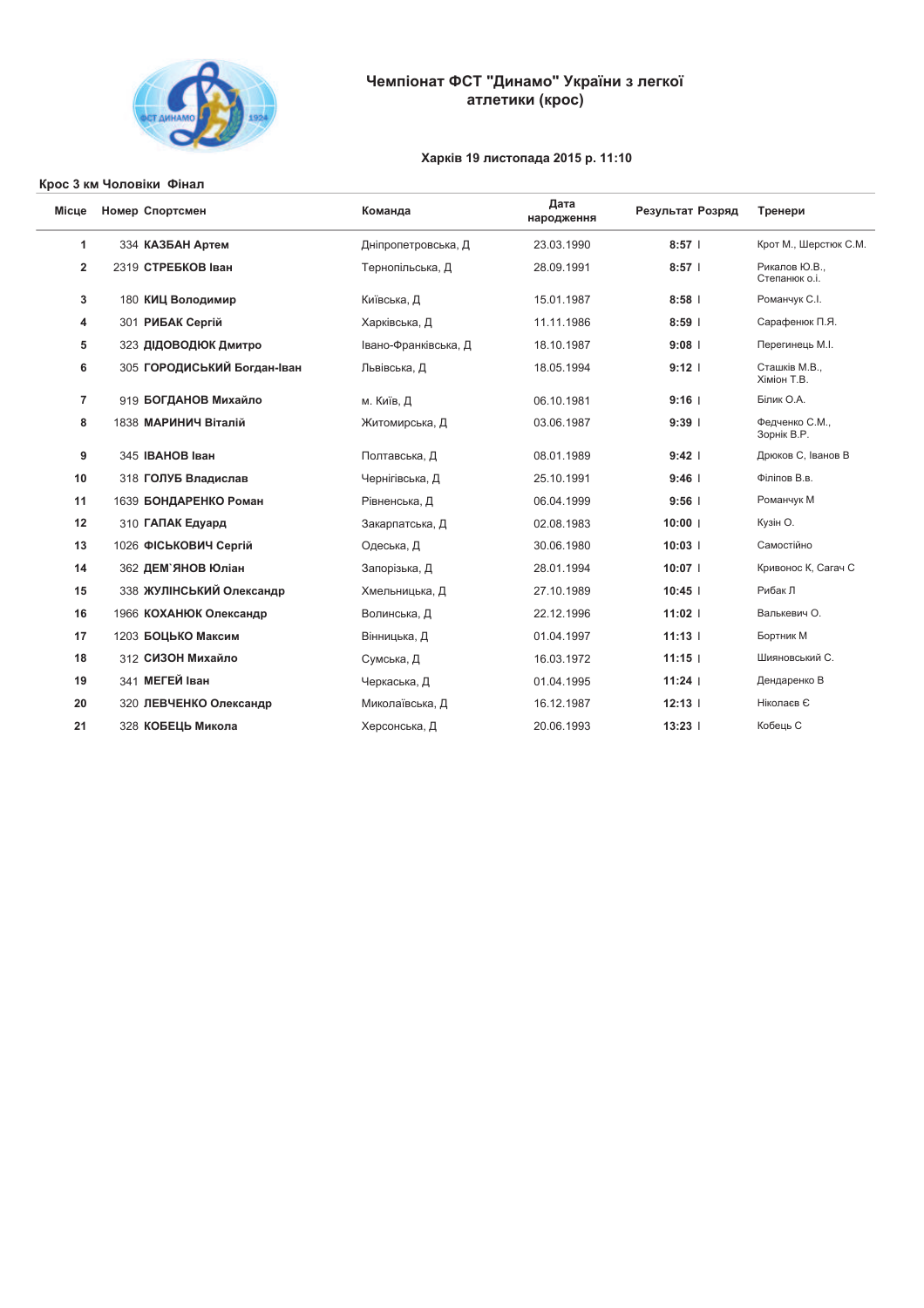

# Чемпіонат ФСТ "Динамо" України з легкої<br>атлетики (крос)

## Харків 19 листопада 2015 р. 11:30

#### Крос 5 км Чоловіки Фінал

| Місце          | Номер Спортсмен            | Команда              | Дата<br>народження | Результат Розряд | Тренери                        |
|----------------|----------------------------|----------------------|--------------------|------------------|--------------------------------|
| 1              | 225 ЛАШИН Дмитро           | Київська, Д          | 17.02.1988         | 15:07            | Приходько В. ()                |
| $\overline{2}$ | 300 РОСТИКУС Роман         | Львівська, Д         | 18.08.1992         | 15:08            | Гаєвський М.П. ()              |
| 3              | 1783 КОВАЛЬ Василь         | Житомирська, Д       | 11.11.1989         | 15:15            | Даниленко О.Л. ()              |
| 4              | 304 САВЧУК Руслан          | Харківська, Д        | 17.11.1986         | 15:24            | Колесніков В                   |
| 5              | 337 NOPO3OB Irop           | Хмельницька, Д       | 22.03.1991         | 15:29            | Степанцов К.А.,<br>Ліщук В.І.  |
| 6              | 1643 СІРУК Дмитро          | Рівненська, Д        | 12.04.1991         | $15:30$          | Нечипоренко Я                  |
| $\overline{7}$ | 317 ОЛІЙНИК Павло          | Чернігівська, Д      | 09.05.1988         | 15:38            | Сердюк В.І.                    |
| 8              | 322 ЮРЧУК Володимир        | Івано-Франківська, Д | 01.01.1987         | 15:49            | Кузін О.                       |
| 9              | 887 ЦОПА Віктор            | м. Київ, Д           | 28.08.1990         | $15:50$          | Гайдай П.З.                    |
| 10             | 335 БАБАРИКА Іван          | Дніпропетровська, Д  | 11.11.1982         | 16:10            | Нечипорець Я.Й. ()             |
| 11             | 327 ДАЦЬКО Юрій            | Миколаївська, Д      | 15.01.1993         | 16:33            | Кітлярський В                  |
| 12             | 313 БОЙКО Дмитро           | Сумська, Д           | 25.08.1980         | 17:14            | Самостійно                     |
| 13             | 363 САПА Вадим             | Запорізька, Д        | 05.09.1990         | 17:23            | Білоус О                       |
| 14             | 1057 КРИЖЕВИЧ Олександр    | Одеська, Д           | 01.03.1994         | 17:24            | Настаченко В.Ф.                |
| 15             | <b>346 СЛЮСАРЕНКО Ігор</b> | Полтавська, Д        | 22.09.1988         | 17:37            | Самостійно                     |
| 16             | 1981 КУЗНЕЦОВ Геннадій     | Волинська, Д         | 01.06.1982         | 17:40            | Мандрикін Б,<br>Головницький О |
| 17             | 1227 РОМАНЕНКО Олександр   | Вінницька, Д         | 26.06.1981         | 18:02            | Ковенко А.В. ()                |
| 18             | 309 БАБЯК Орест            | Закарпатська, Д      | 03.02.1968         | 18:20            |                                |
| 19             | 2302 ДАНЬКІВ Назар         | Тернопільська, Д     | 22.09.1996         | $19:14$          | Стефанишина О.В.               |
| 20             | 340 ЗАРВА Руслан           | Черкаська, Д         | 02.11.1994         | 19:35            | Дендаренко В                   |
| 21             | 329 ЛУЦЕНКО Павло          | Херсонська, Д        | 09.04.1988         | 22:18            | Кобець С                       |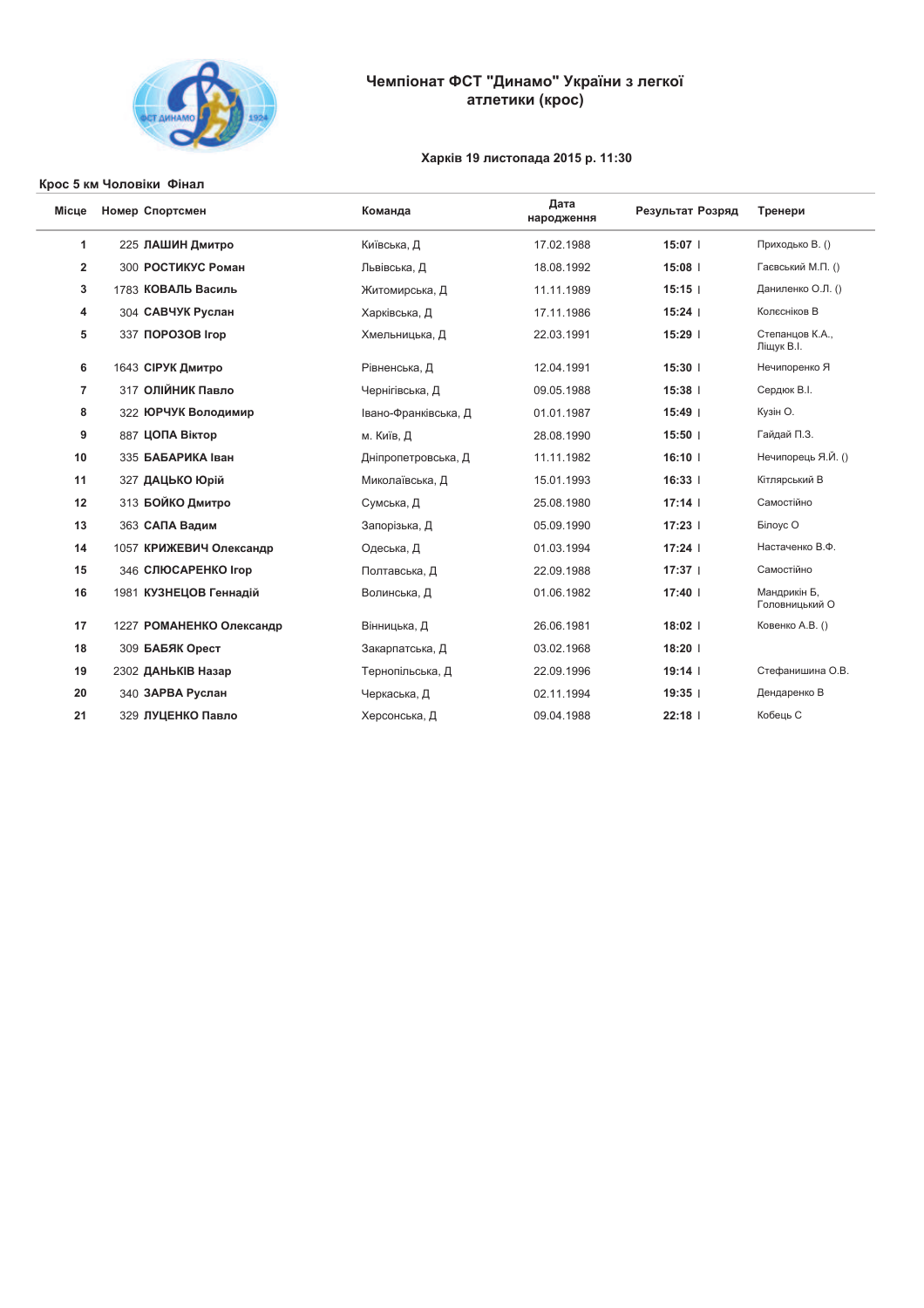

# Чемпіонат ФСТ "Динамо" України з легкої атлетики (крос)

## Харків 19 листопада 2015 р. 10:30

#### Крос 1 км Жінки Фінал

### 3a6ir 1 (2)

| Місце        | Номер Спортсмен          | Команда              | Дата<br>народження | Результат Розряд | Тренери         |
|--------------|--------------------------|----------------------|--------------------|------------------|-----------------|
|              | 336 КАЛЮЖНА Вікторія     | Хмельницька, Д       | 11.07.1994         | 3:15             | Охрименко В.,   |
| $\mathbf{2}$ | 321 УГРИНЧУК Оксана      | Івано-Франківська, Д | 30.09.1986         | $3:19$           | Юрчук В         |
| 3            | 1647 ФЕДЧИК Вікторія     | Рівненська, Д        | 06.06.1997         | $3:21$           | Романчук М      |
| 4            | 976 ПОЛТАВСЬКА Валентина | Одеська, Д           | 04.07.1971         | $3:30$           | Настаченко В.Ф. |
| 5            | 315 ГОНЧАРОВА Маріанна   | Сумська, Д           | 12.11.1986         | 3:46             | Кривохижа М.М.  |
| 6            | 364 НИКОНЕНКО Юлія       | Запорізька, Д        | 08.08.1990         | $3:49$           | Сагач С         |
| 7            | 330 ГОРШКОВА Дар"я       | Херсонська, Д        | 24.01.1994         | $4:00$           | Кобець С        |
| 8            | 1989 ТРОЦЬ Олена         | Волинська, Д         | 08.11.1989         | 4:11             | Мандрикін Б     |
| 9            | 1181 ВАРІВЧЕНКО Тетяна   | Вінницька, Д         | 28.05.1993         | $4:21$           | Сидорук П       |
| 10           | 343 ГАРКУША Олена        | Черкаська, Д         | 16.06.1995         | $4:22$           | Дендаренко В    |
|              |                          |                      |                    |                  |                 |

3a6ir 2 (2)

| Місце          | Номер Спортсмен                 | Команда             | Дата<br>народження | Результат Розряд | Тренери                           |
|----------------|---------------------------------|---------------------|--------------------|------------------|-----------------------------------|
| 1              | 325 КИРИЧУК Діана               | Миколаївська, Д     | 20.04.1992         | 3:05             | Кілярський В.Г.                   |
| $\overline{2}$ | 303 ПОГОРЄЛЬСЬКА Вікторія       | Харківська, Д       | 04.08.1990         | 3:06             | Іванов П.П. (),<br>Іванова Т.М.   |
| 3              | 316 ЗАВГОРОДНЯ Ольга            | Чернігівська, Д     | 06.01.1983         | 3:07             | Марченко М.С.                     |
| 4              | 1817 ОЛІШЕВСЬКА Юлія            | Житомирська, Д      | 02.02.1989         | 3:08             | Зорнік В.Р.                       |
| 5              | 307 БУБНЯК Ірина                | Львівська, Д        | 05.08.1993         | 3:09             | Сташків М.В.,<br>Кретів О.М.      |
| 6              | 2318 СТРЕБКОВА (СОЛТАН) Наталія | Тернопільська, Д    | 06.03.1995         | $3:10$           | Рикалов Ю.В.,<br>Степанюко.і.     |
| 7              | 332 ЖУШМАН Олена                | Дніпропетровська, Д | 30.12.1985         | 3:11             | Фадєєв О.Є., Крот М.              |
| 8              | 311 ДІДОВОДЮК(КЕЛЕМЕН) Олеся    | Закарпатська, Д     | 25.07.1990         | 3:15             | Перегінець М.І.,<br>Будкевич Г.Б. |
| 9              | 212 СКРИПАК Ольга               | Київська, Д         | 02.12.1990         | 3:21             | Сташко І.П.                       |
| 10             | 847 ПЕТЛЮК Тетяна               | м. Київ, Д          | 22.02.1982         | 3:26             | Фадєєв А.Є.                       |
| 11             | 347 ГОЛИК Марія                 | Полтавська, Д       | 08.04.1991         | 4:49             | Самостійно                        |